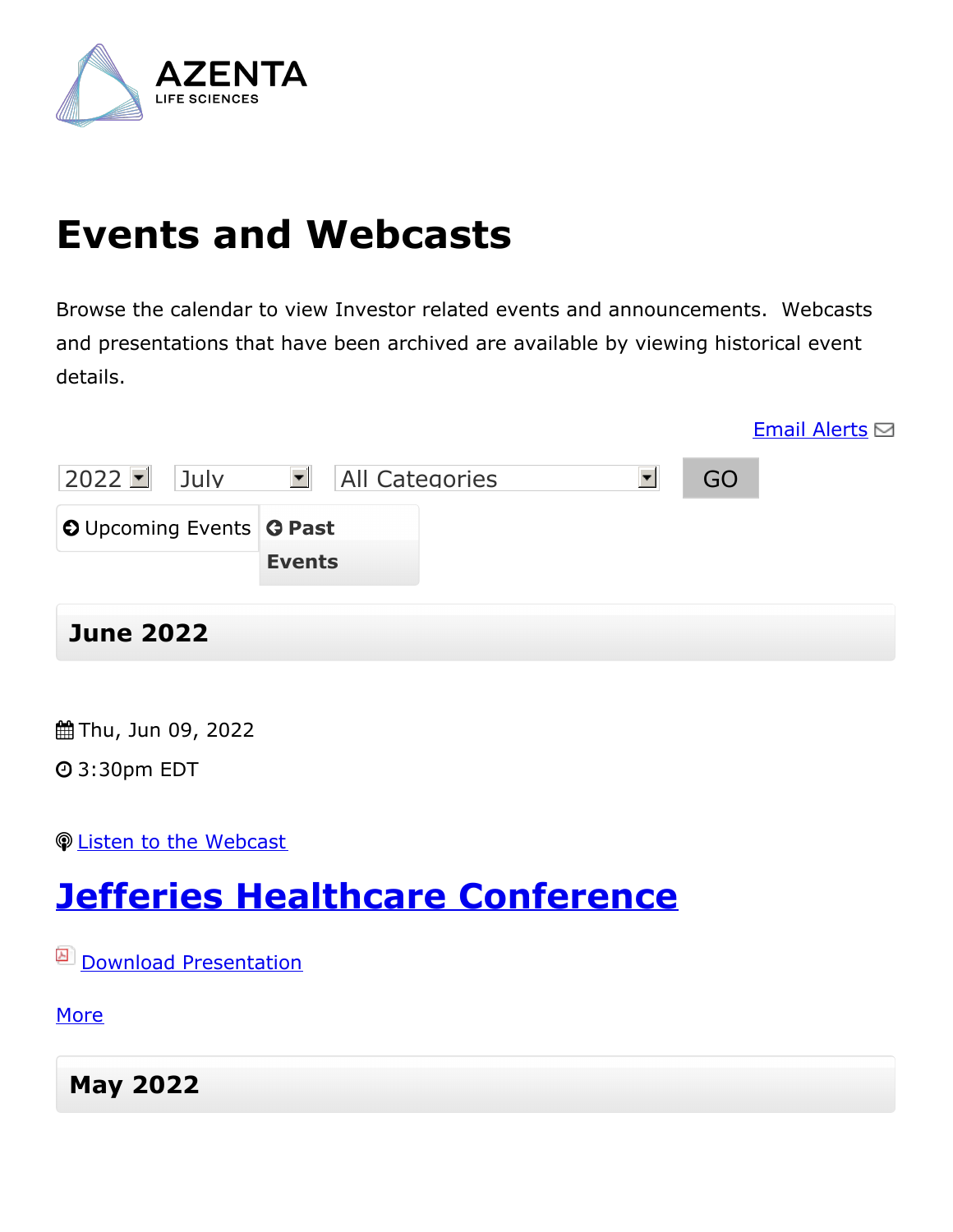Tue, May 24, 2022 2:45pm EDT

Listen to the [Webcast](https://kvgo.com/ubs-global-healthcare-2022/azenta-inc-may)

#### **UBS Global Healthcare [Conference](https://investors.azenta.com/events?item=82)**

**D** Download [Presentation](https://investors.azenta.com/download/2022+24+05+Azenta+Investor+Overview_UBS+Healthcare+Conference_vF.pdf)

**[More](https://investors.azenta.com/events?item=82)** 

 Mon, May 09, 2022 4:30pm - 5:30pm EDT

**<sup>©</sup>** Listen to the [Webcast](https://app.webinar.net/n6dMxE4BgJj)

# **Azenta Q2'22 Earnings Release [Conference](https://investors.azenta.com/events?item=81) Call and Webcast**

Q2 2022 Earnings Call [Presentation](https://investors.azenta.com/download/Q2 FY2022 Earnings Conference Call Presentation.pdf)

The toll free number is: 800-926-6194.

**[More](https://investors.azenta.com/events?item=81)** 

**April 2022**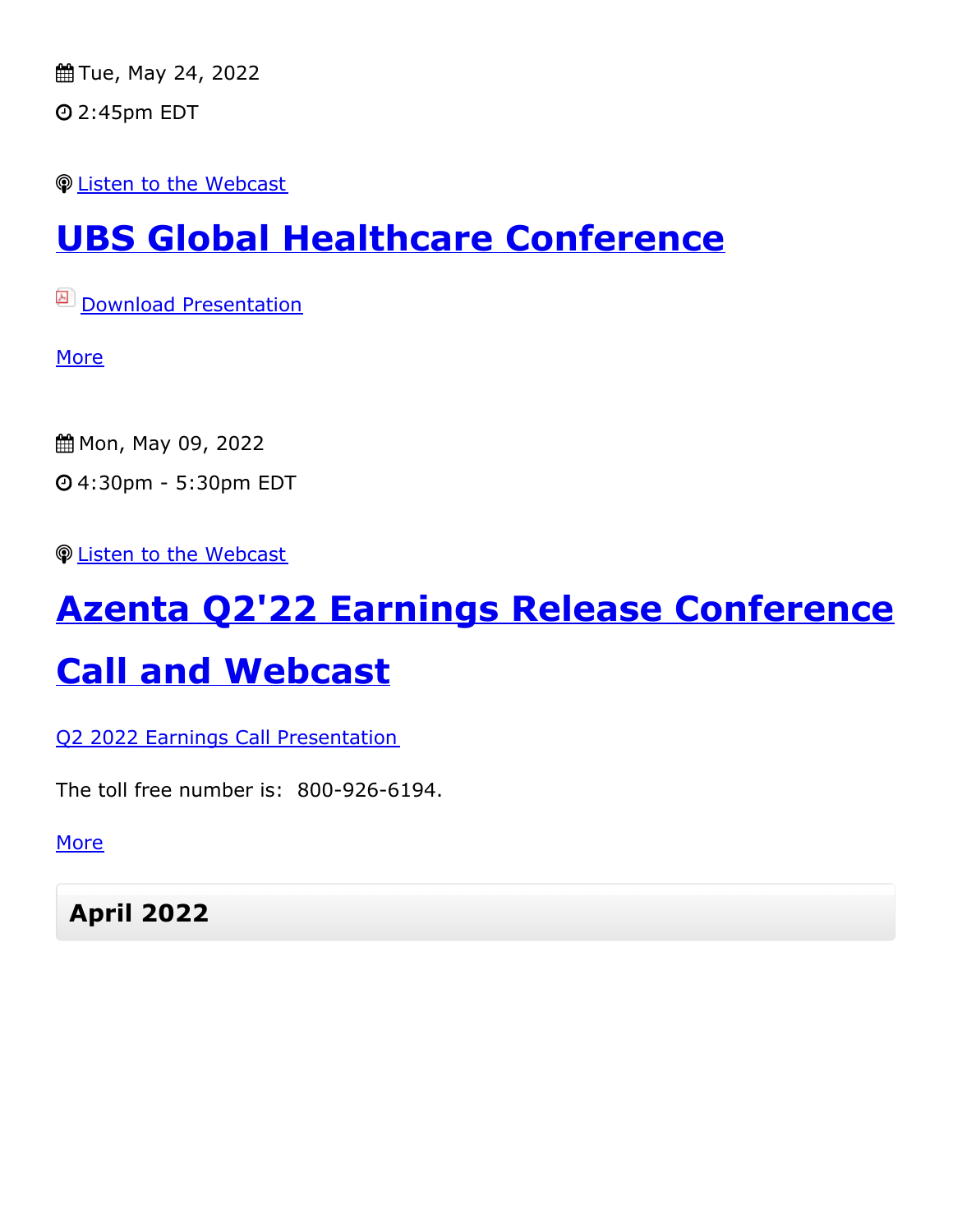Tue, Apr 12, 2022 9:30am EDT

Listen to the [Webcast](https://wsw.com/webcast/needham117/register.aspx?conf=needham117&page=azta&url=https://wsw.com/webcast/needham117/azta/2253744)

# **21st Annual Needham Virtual Healthcare [Conference](https://investors.azenta.com/events?item=80)**

**Download [Presentation](https://investors.azenta.com/download/2022+04+12+Azenta+Investor+Overview+Needham+Virtual+Healthcare+Conference.pdf)** 

**[More](https://investors.azenta.com/events?item=80)** 

**March 2022**

Tue, Mar 22, 2022

3:00pm EDT

Listen to the [Webcast](https://wsw.com/webcast/key21/azta/1674432)

#### **KeyBanc Capital Markets Life Sciences &**

#### **[MedTech](https://investors.azenta.com/events?item=79) Investor Forum**

**Download [Presentation](https://investors.azenta.com/download/Azenta+Investor+Overview+-+KeyBanc+Life+Sciences++MedTech+Investor+Forum+3.22.22.pdf)** 

**[More](https://investors.azenta.com/events?item=79)**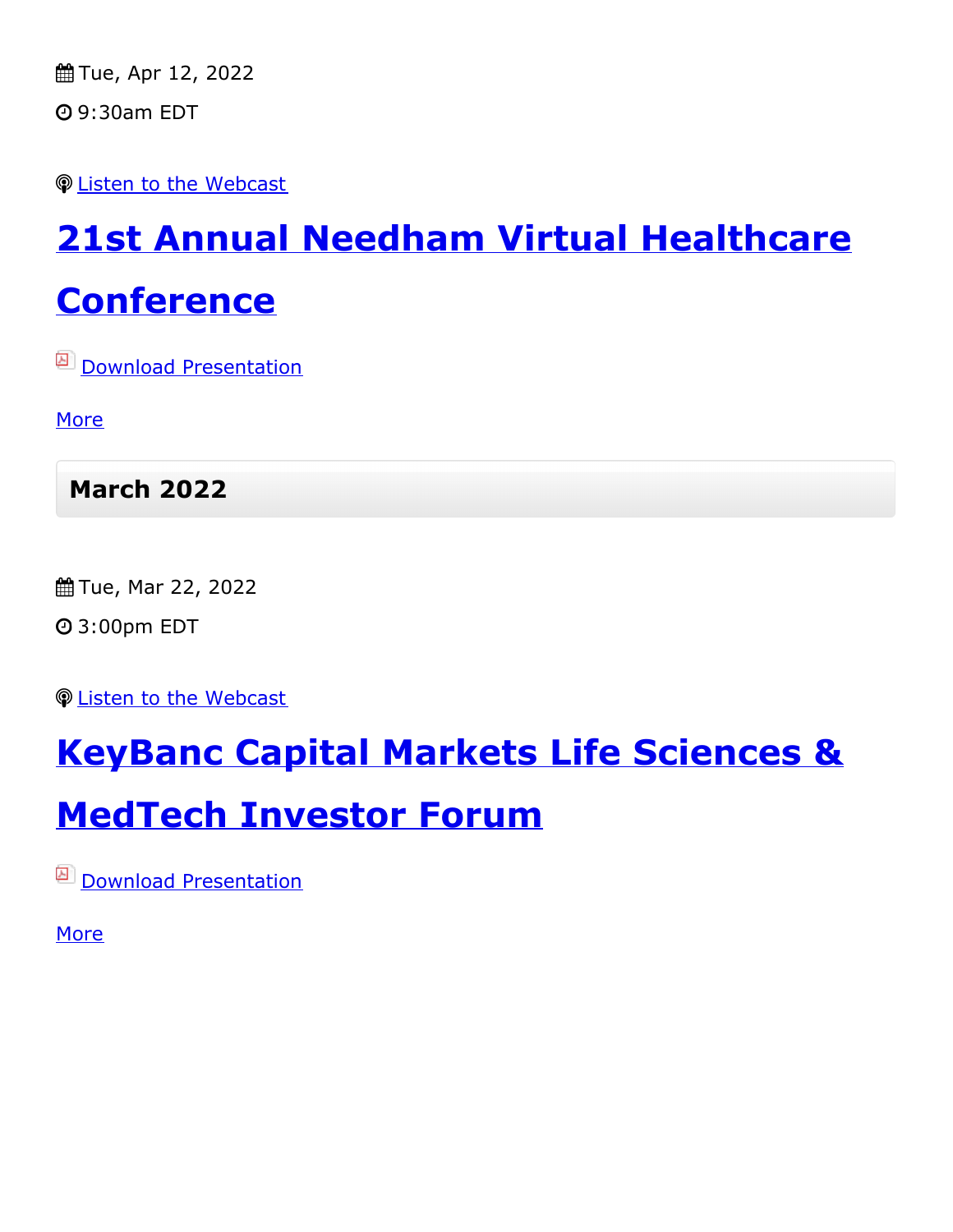Tue, Mar 15, 2022

10:15am EDT

Listen to the [Webcast](https://cc.webcasts.com/barc002/031522a_js/?entity=67_B5RJ161)

## **Barclays Global Healthcare [Conference](https://investors.azenta.com/events?item=77)**

**Download [Presentation](https://investors.azenta.com/download/Azenta+Investor+Overview+for+Barclays+HC+Conference+3.15.22.pdf)** 

**[More](https://investors.azenta.com/events?item=77)** 

Tue, Mar 08, 2022

2:10pm EST

*<u>De Listen to the [Webcast](https://wsw.com/webcast/cowen108/azta/2017872)</u>* 

# **Cowen 42nd Annual Health Care**

## **[Conference](https://investors.azenta.com/events?item=76)**

**D** Download [Presentation](https://investors.azenta.com/download/2022+03+08+Azenta+Investor+Overview_Cowen+HC+Conference_v2.pdf)

**[More](https://investors.azenta.com/events?item=76)** 

**February 2022**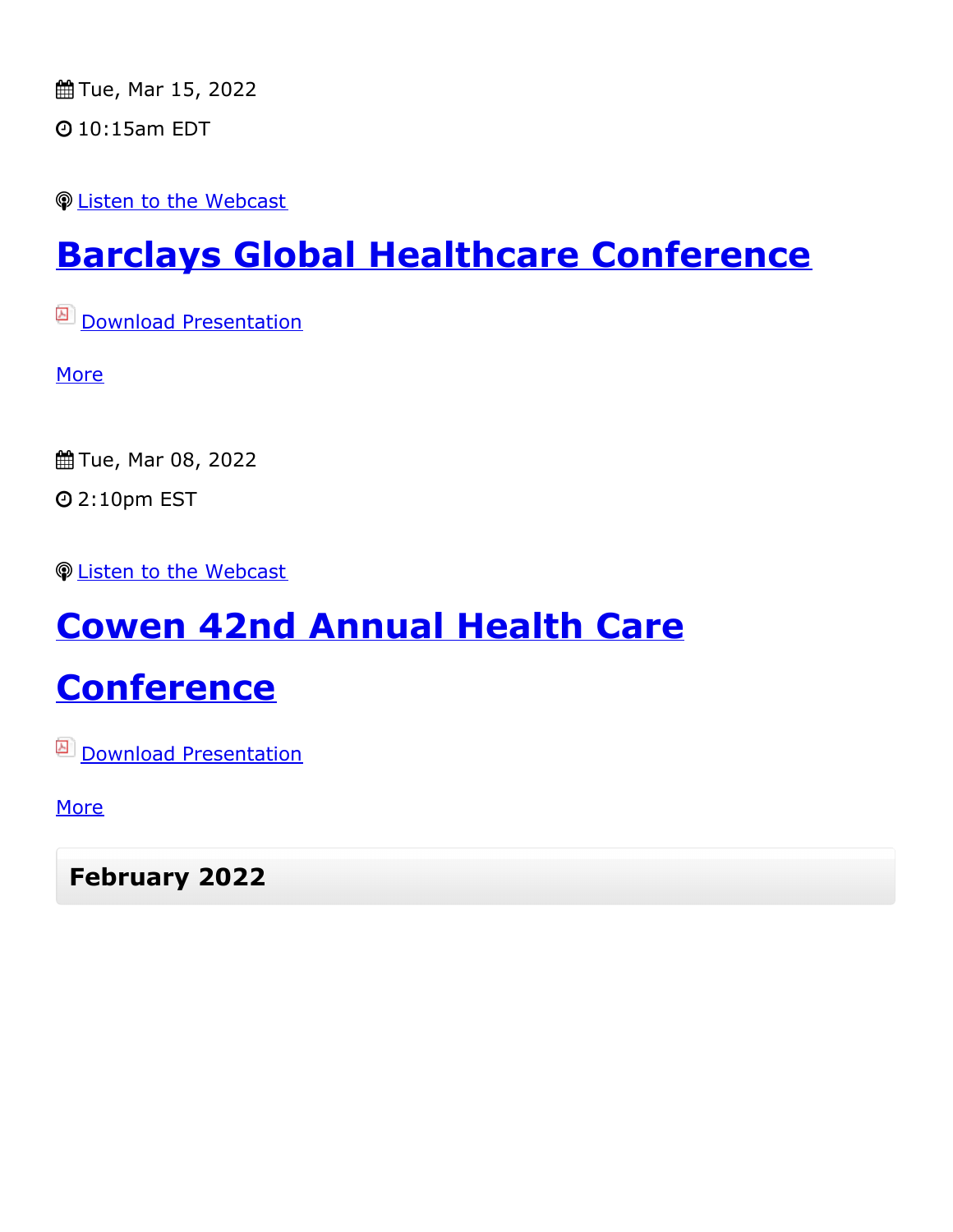Tue, Feb 15, 2022

# **BTIG MedTech, Digital Health, Life Science**

#### **& Diagnostic Tools [Conference](https://investors.azenta.com/events?item=75)**

**D** Download [Presentation](https://investors.azenta.com/download/2022+02+15+Azenta+Investor+Overview_BTIG+Conference__v2.pdf)

**[More](https://investors.azenta.com/events?item=75)** 

- Tue, Feb 08, 2022
- 4:30pm 5:30pm EST

Listen to the [Webcast](https://www.webcaster4.com/Webcast/Page/2836/44447)

## **Azenta Q1'22 Earnings Release [Conference](https://investors.azenta.com/events?item=74)**

#### **Call and Webcast**

Q1 2022 Earnings Call [Presentation](https://investors.azenta.com/download/Q1 FY2022 Earnings Call Presentation.pdf)

The toll free number is: 800-584-1012.

[More](https://investors.azenta.com/events?item=74)

**January 2022**